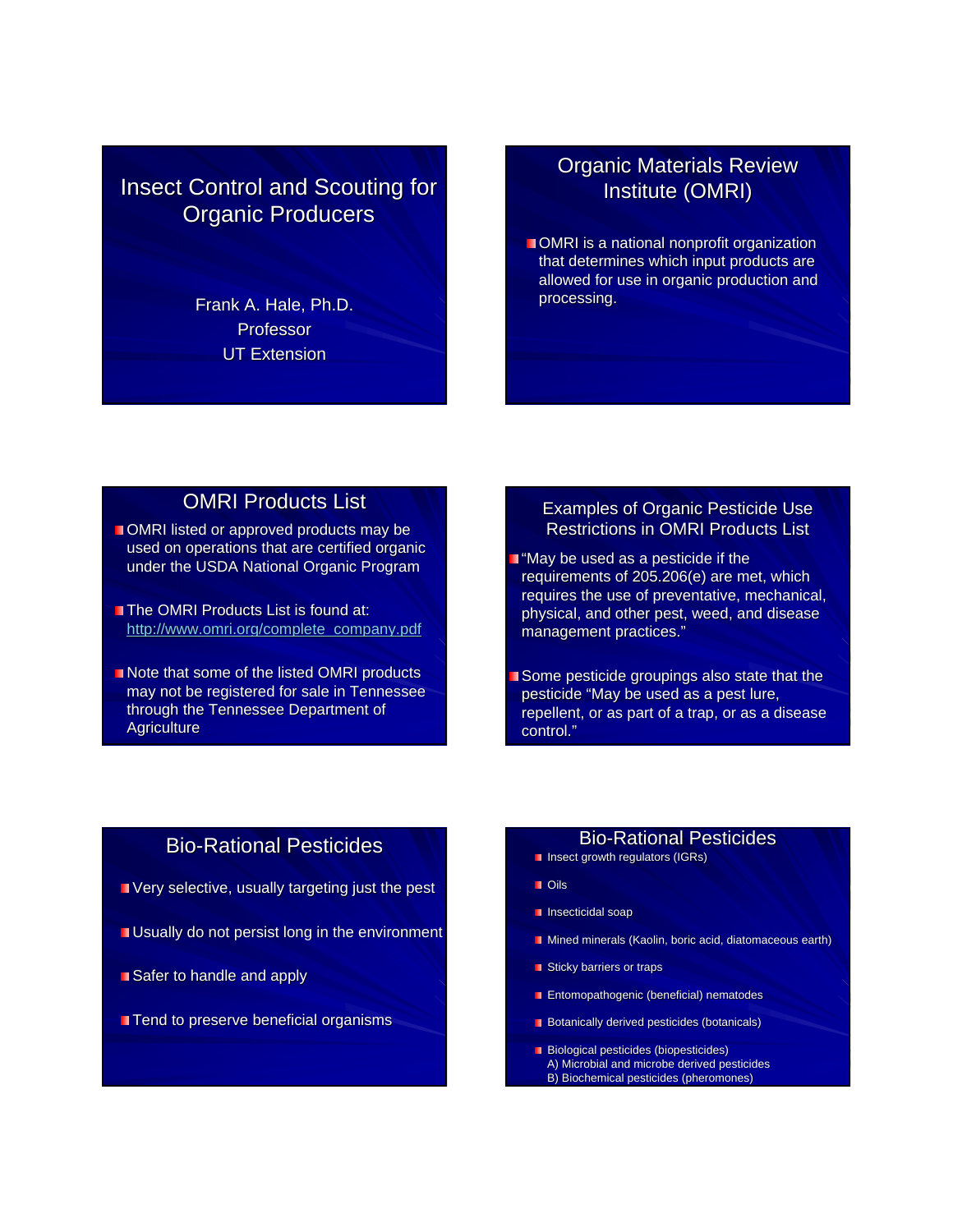#### IGRs

- I Interfere with the normal growth processes of immature insects, not adult insects
- Additionally, some IGRs reduce the production of viable eggs by adult female insects
- **Molting is a critical process that insects and other arthropods** utilize in order to grow
- **IGRs can be imitations of naturally occurring chemicals that** regulate molting or other critical growth processes
- Or they can be other synthesized chemicals that deleteriously effect these growth processes

#### **Oils**

- Oils kill insects and mites by damaging the cell membranes or covering and suffocating the pest membranes or covering and suffocating the pest
- Oils used in organic production are either from nonsynthetic sources or are narrow range petroleum based)
- These oils are more highly refined and evaporate quicker (less chance of phytotoxicity) than the dormant quicker (less chance of phytotoxicity) than the dormant type

## **Advantages of Oils**

- Kill exposed pests, especially soft bodied ones such as aphids, scale, mealybugs and mites on contact (all life stages including eggs)
- $\blacksquare$  No insecticidal residual after spray dries, thus not harmful to beneficial insects and mites that arrive on the plant later
- $\blacksquare$  Resistance to oils rarely occurs if at all

Relatively inexpensive

#### **OMRI Listed Oils Nonsynthetic Sources**

- **Norry Free brand Vegol Year-Round Pesticidal Oil**
- Concern Pesticidal Spray Oil, ECO E-RASE, Golden Pest Spray Oil
- Green Cypress Organic Spreader, GreenMatch EX, Lilly Miller Vegol Pesticidal Oil, Permatrol Lilly Miller Vegol Pesticidal Oil, Permatrol
- SeaCide, Trendcide, Vegol Insecticidal Oil, and others

## Narrow Range Petroleum-Based Oils

- $\blacksquare$  Petroleum distillates that are half evaporated at temperatures between 415 and 440 degrees F
- $\blacksquare$  Less toxic to humans and plants, but can be used to suffocate insects and disrupt cell membranes

# **OMRI Listed Oils** Narrow Range Petroleum-Based

- **BFR 4440 Supreme Spray Oil, BVA Spray 10,** BVA Spray 13,
- Leaf Life Organics Brand Glacial Spray Fluid, Organic JMS Stylet-Oil, PureSpray Green
- **Baf-T-Cide, SAF-T-SIDE Spray Oil Emulsion** Insecticide, Fungicide and Miticide
- SPARROW 888 PLUS, SuffOil-X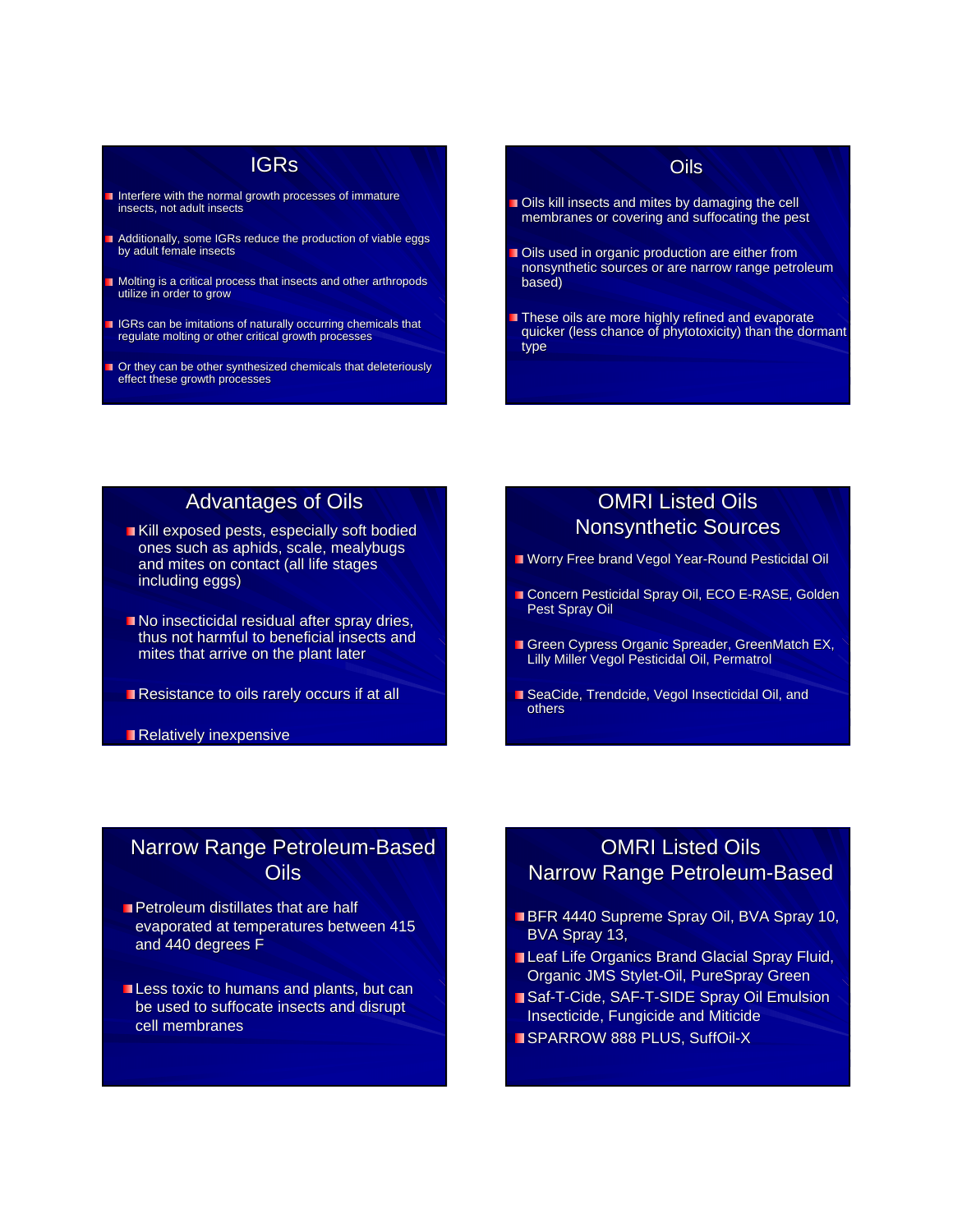#### Insecticidal soap

- $\blacksquare$  Work best against soft bodied insects including young caterpillars and some spider mites although usually not effective against eggs
- Kills by disrupting the membranes in the intersegmental fold of the exoskeleton which causes a lethal loss of body fluids
- Like oils, soaps are not insecticidal once they have dried (do not apply more than twice in a row or foliar discoloration may result)

#### **OMRI Listed Insecticidal Soaps**

**Concern Multi-Purpose Insect Killer,** Garden Safe Brand Insecticidal Soap Concentrate, M-Pede, Safer Brand Insect Killing Soap Concentrate, SureFire Tomato & Vegetable Insect Killer, and many others

#### **Minerals**

- Kaolin a type of clay that when sprayed on a plant forms a barrier or feeding deterrent to some insects (Surround WP Crop Protectant)
- Boric Acid a stomach poison when ingested (MotherEarth Granular Scatter Bait, NiBan Granular Bait, Terro Multi-Purpose Insect Bait)
- $\blacksquare$  Diatomaceous Earth high in silica from diatoms scratch insect cuticle and cause desiccation (Insecta-Kill, Safer Brand Fruit & Vegetable Insect Killer, Barn Fresh, R.L.E. [Red Lake Earth], Concern Diatomaceous Earth)

#### **Minerals**

- **Ferric Phosphate -- (First Choice Sluggo)** Snail and Slug Bait, Garden Safe Slug & **Snail Bait**
- Scott's EcoSense Slug and Snail Bait, Sluggo, Sluggo Slug & Snail Bait
- Sluggo-AG, Worry Free Brand by Lilly Miller Ferramol Slug & Snail Bait

## **Sticky Barriers or Traps**

■Stikem Special, Tangle-Trap Insect Trap Coating, Tree Tanglefoot Pest Barrier



#### **Nematodes**

**Nematodes are simple roundworms, colorless and unsegmented.**

**More than 15,000 known species.**

**Found in marine, freshwater, and soil habitats.**

**Free-living, predaceous, and parasitic.**

**Feed on bacteria, fungi, algae, other nematodes, plants, animals, and humans.**

**One teaspoon of healthy garden soil may contain from 5 to 500 beneficial nematodes.** 

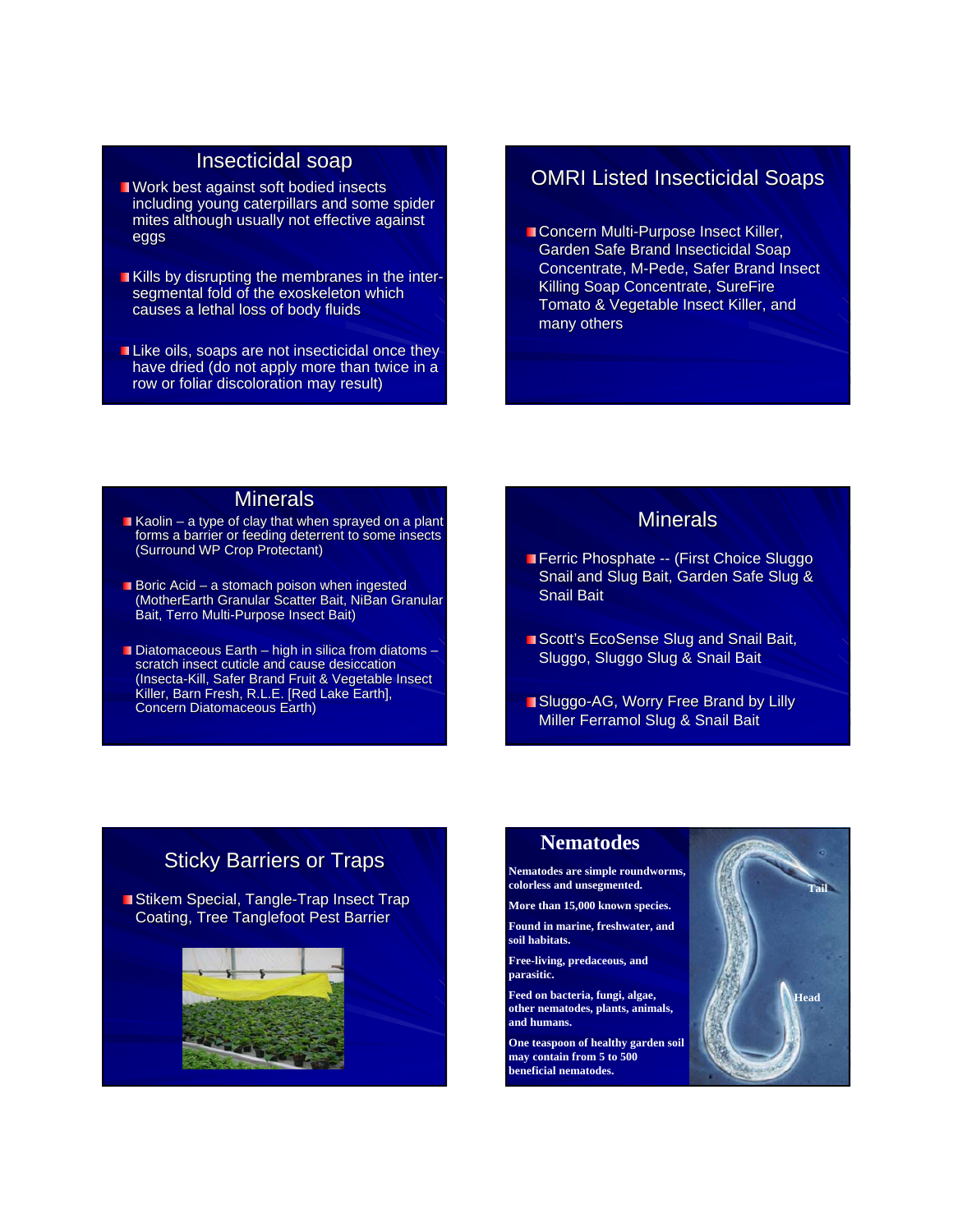# **Beneficial or Entomopathogenic Nematodes**

**Nematodes enter host through natural body openings or penetrate cuticle. A symbiotic bacterium is released from** 

**the nematode gut, which multiplies rapidly and causes rapid insect death. Nematodes feed upon the bacteria and** 

**liquefying host, and mature into adults. The nematode life cycle is completed in a** 

**few days, and thousands of new infective juvenile nematodes emerge in search of fresh hosts.**

**Can kill insects in 24 to 72 hours.**

**The bacterium is dependent upon the nematode to locate suitable hosts.**



#### **Entomopathogenic Nematodes**

- $\blacksquare$  Nematodes require very moist conditions such as in soil (fungus gnat larvae, black vine weevil and other beetle larvae) or in tunnels made beneath the bark of trees by clearwing borers (peachtree borer, rhododendron borer, ash borer, dogwood borer etc.)
- $\blacksquare$  Moisture levels need to be just right (too much moisture and the nematodes float helplessly in the saturated soil, too little moisture and they will become dormant)



# **Entomopathogenic Nematodes**

**Commercial products are available** 

- Common species commercially available are *Steinernema carpocapsae, S. feltiae* and *Heterorhabditis bacteriophora*
- $\blacksquare$  When applied to the soil or potting media, it may control some species of thrips that pupate in that substrate

## **Botanicals**

- D-limonene from citrus (Orange Guard Ornamental Plants, Safer Brand Fire Ant Killer, Worry Free Brand Moss & Algae Control, and others)
- Garlic a repellant (Garlic Barrier AG+, Bio Crack + Plus, BioLink Insect Repellant, BioRepel, Repeller, Technocidal Allicin, XtraGarlic)

# Botanicals (Neem)

- $\blacksquare$  Available as the active ingredient azadirachtin or as neem oil, both derived from the neem tree
- $\blacksquare$  It has been used in some cultures for centuries although it is relatively new as a commercial insecticide
- It has IGR, deterrent, repellent and anti-feeding activity so it has activity on eggs, immatures and adults (needs to be applied at least once per week while the pest is active)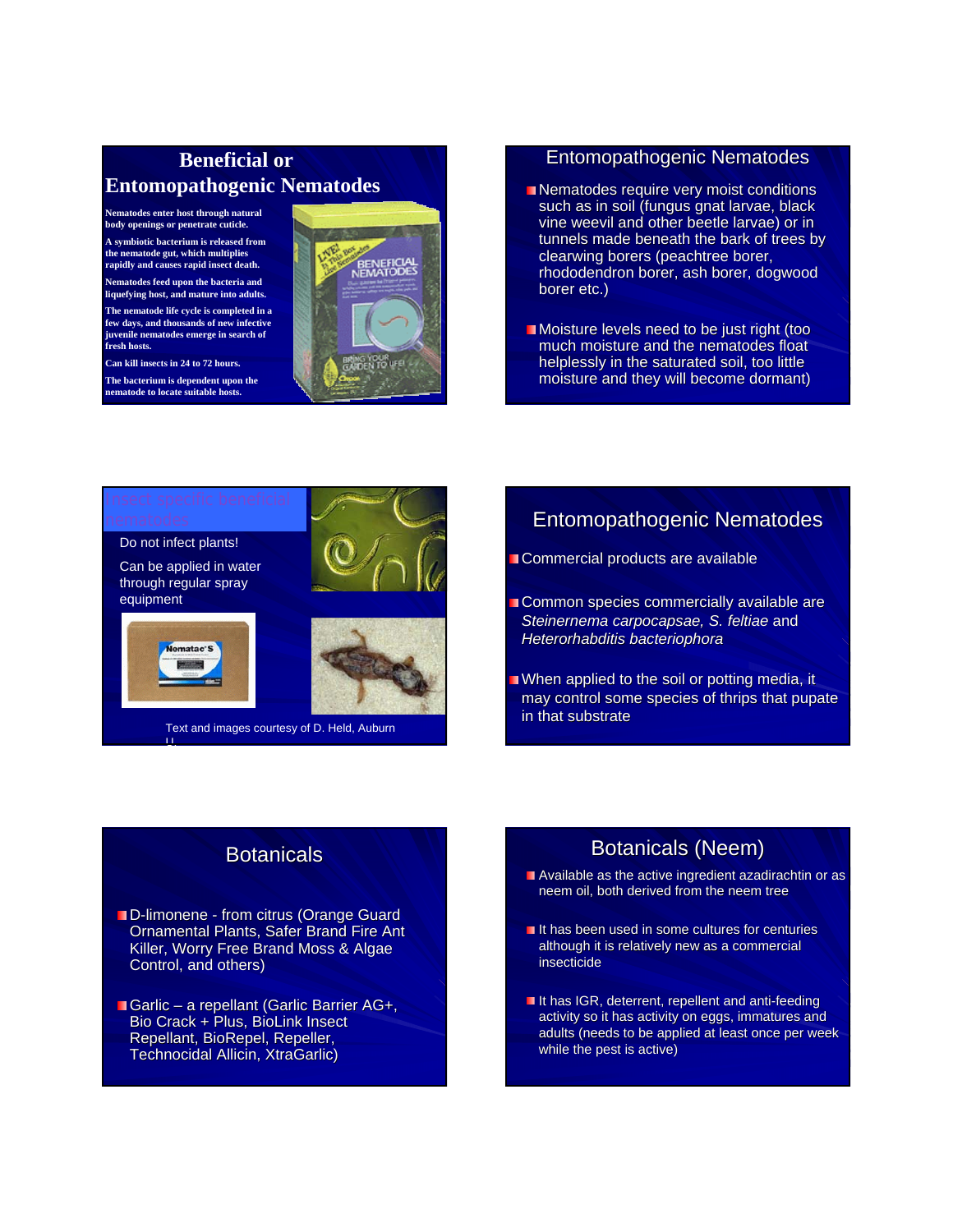#### Neem

**Usually composed of neem extract and derivatives** 

Agroneem Plus, AMAZIN PLUS, Azahar, AzaMax, Azatrol, Ecozin Plus, Green Light Neem Concentrate, NeemGard, Neemix, Triact 70 EC, Organica K + Neem Insecticide, Trilogy, Triple Action Neem Oil, UltraStop Fruit Tree 3-In-1 Spray Concentrate, and others

#### **Botanicals (Pyrethrum)**

- Pyrethrum is derived from a type of chrysanthemum and is the base molecule of the synthetic pyrethroid class of insecticides (pyrethrin is the most widely used botanical because it poses little hazard to humans while being highly irritating to insects and provides a rapid "knockdown"
- PyGanic Crop Protection EC (5.0 and 1.4), PyGanic Pro, Safer Brand Yard & Garden Insect Killer **Concentrate**

#### **Biopesticides or Biological Pesticides**

- Certain types of pesticides derived from such natural materials as animals, plants, bacteria and certain minerals
- $\blacksquare$  At the end of 1998, there were about 175 registered biopesticide active ingredients and 700 products according to the EPA

EPA

#### Advantages of Biopesticides

- **Inherently less harmful than conventional** pesticides
- $\blacksquare$  Designed to affect only one specific pest, or in some cases, a few target organisms
- Often are effective in very small quantities and often decompose quickly (lower exposures and pollution problems than caused by conventional pesticides) <sub>EPA</sub>

# **Registration of Pesticides**

- Since biopesticides tend to pose fewer risks than conventional pesticides, EPA generally requires less data to register a biopesticide
- New biopesticides are often registered in less than a year, compared with an average of more than 3 years for conventional pesticides
- **This is an incentive for agrochemical companies** to produce biopesticides

EPA

#### Major Categories of Biopesticides

- **A**) Microbial pesticides
- B) Biochemical pesticides

EPA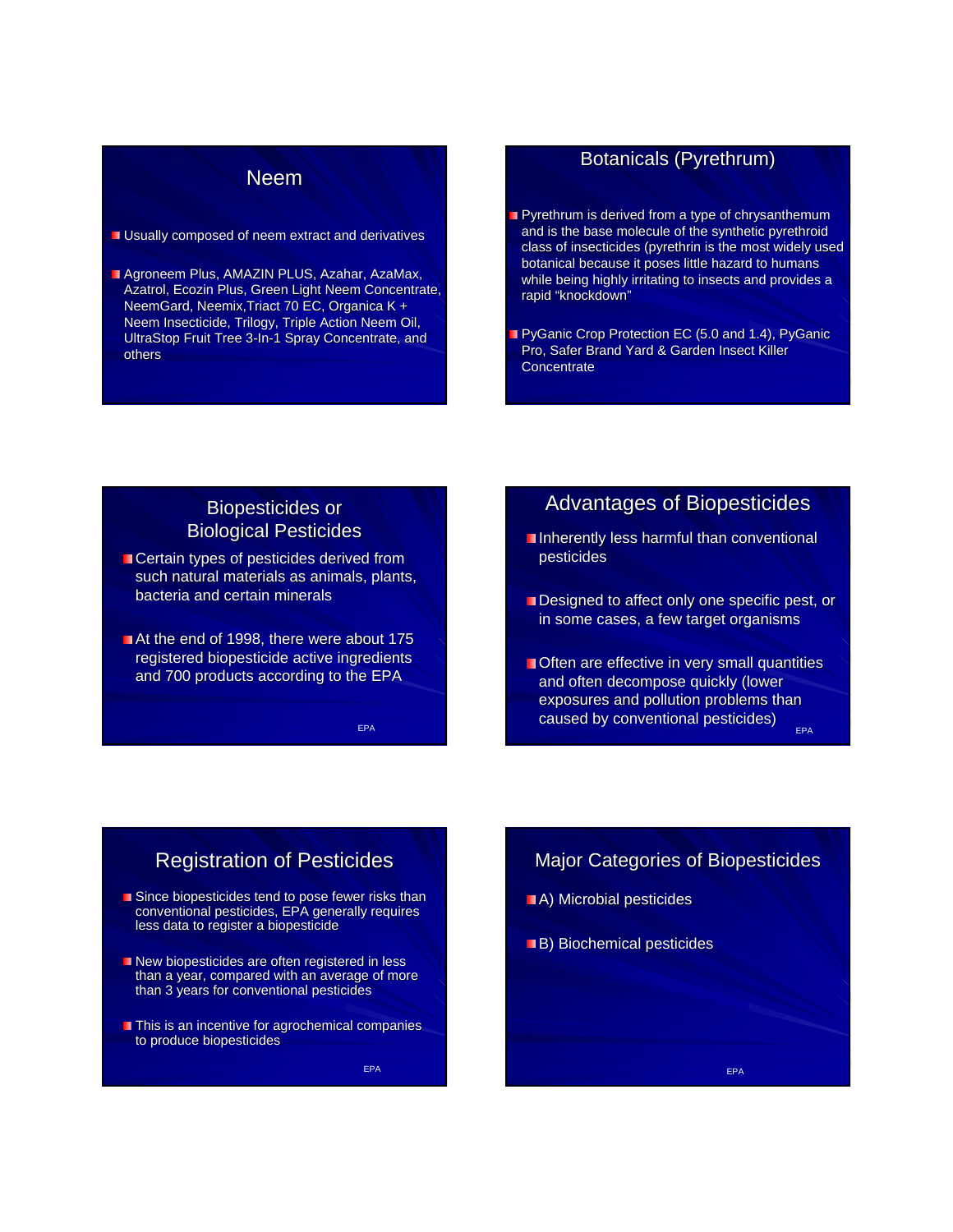#### A) Microbial Pesticides

- $\blacksquare$  Contain a microorganism (bacterium, fungus, protozoan, virus or alga) as the active ingredient
- $\blacksquare$  The most widely known microbials are varieties of the bacterium **Bacillus** *thuringiensis*, or Bt which are very specific in what they control and thus preserve beneficial insects and mites

EPA

# Microbial Pesticides *Bacillus thuringiensis* (Bt)

**\* A naturally occurring soil bacterium. \* 1911, discovered as a pathogen of flour moths. \* 1938, first used as a commercial insecticide in France. \* 1950's, used as a commercial insecticide in the USA. \* Produced commercially under various trade names. \* Commercial products are powders containing a mixture of**



# Microbial Pesticides (Bt)

- There are different strains of Bt that are active against different pests (some kill lepidopterous caterpillars, some control mosquito and black fly larvae while some are used to control leaf beetles and Colorado potato beetle larvae)
- $\blacksquare$  Bt is somewhat slow acting because it has to be ingested so that the toxic proteins can break down the wall of the insect's midgut and cause septicemia (some have used it mixed with bran and molasses as a bait for cutworms)

#### **Bt subsp. kurstaki (Btk)**

- **\* This common strain of Bt is used**
- **to control leaf-eating caterpillars (larvae of butterflies and moths).**
- 
- **\* Available as a dust, wettable powder, or liquid.**
- **\* Marketed under various trade names such as Biobit, Dipel, Javelin, etc.**



#### **Btk**

- Bactospeine DF, Biobit HP, Britz Bt Dust, BT 320 Sulfur 25 Dust
- Deliver, Dipel DF, Dipel 2X, Dipel Pro DF
- Javelin WG, Safer Brand Garden Dust

#### Bt subsp. aizawai

- ■Agree WG
- $\blacksquare$  XenTari
- $\blacksquare$  XenTari W.D.G.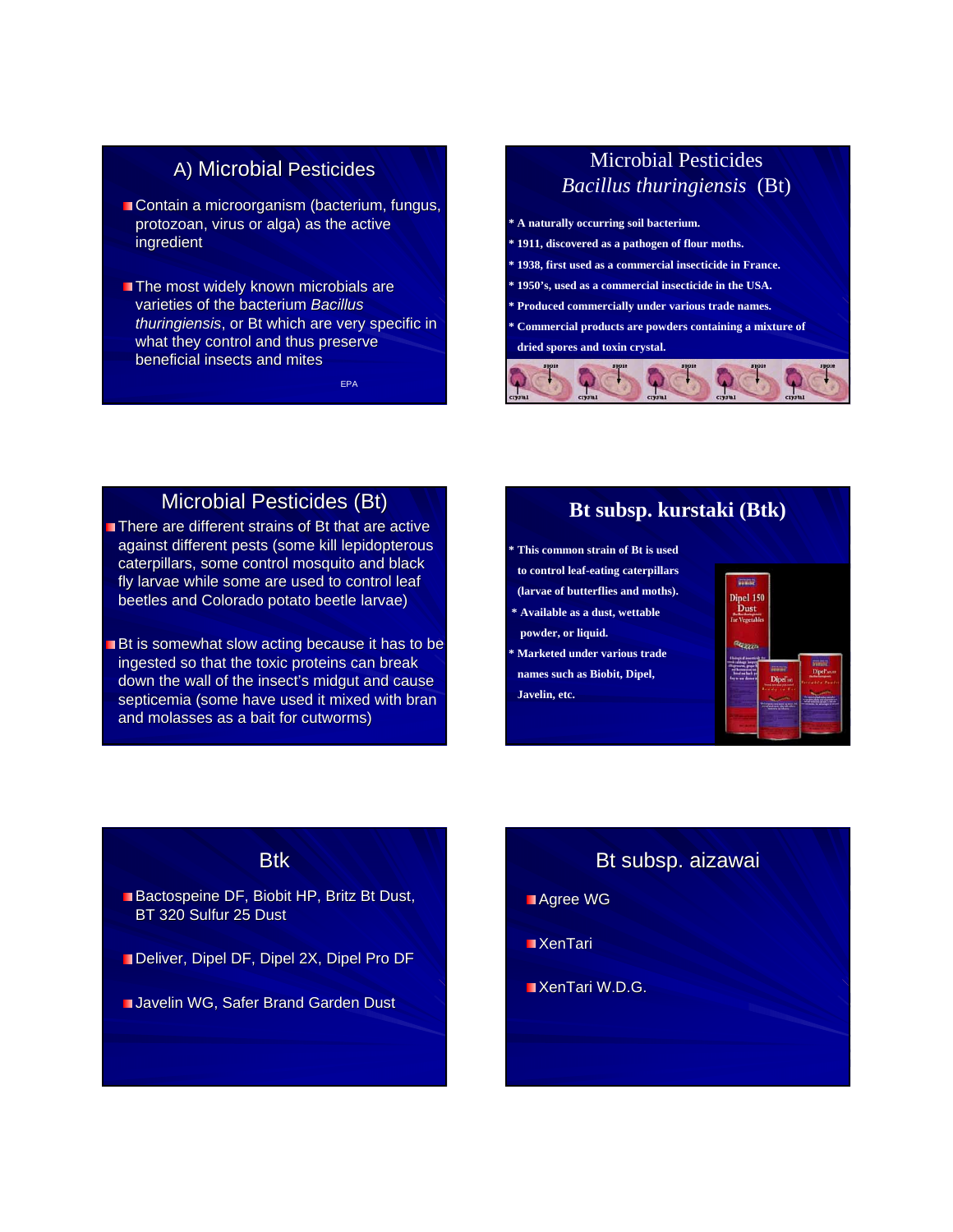#### **Microbial Pesticides** (*Beauvaria Beauvaria* spp*.*)

- **Beauvaria spp. (Mycotrol O, Naturalis L Home &** Garden Biological Insecticide, Naturalis L) is a fungus that seems to work best on some of the small greenhouse insect pests such as aphids, whiteflies and thrips
- $\blacksquare$  This product needs to be applied before insects build up to high populations

#### *Beauveria bassiana Beauveria bassiana*

Best applied as a fine mist in the greenhouse on pests such as thrips where humidity levels are kept above 35%

#### Virus Insecticide Sprays

- $\blacksquare$  CYD-X (for codling moth on apples, pears, prunes, and walnuts)
- GemStar LC (for corn earworm and tobacco budworm on various vegetable and field crops)
- $\Box$  Spod-X LC (for beet armyworm on various crops)
- Virosoft CP4 (for codling moth on apple, pear, Virosoft CP4 (for codling moth on apple, pear, plum, prune, and walnut)

#### Protozoan Insecticide

■ Semaspore Bait (grasshopper control)

## Microbe-Derived Pesticides

- $\blacksquare$  Spinosad is the common name of an actinomycete derived insecticide
- **Brand names include Justice Fire Ant Bait,** Conserve Fire Ant Bait, Conserve Professional Fire Ant Bait, Green Light Fire Ant Control with Conserve
- Safer Brand Granular Fire Ant Bait, Entrust Naturalyte Insect Control, GF-120 NF Naturalyte Fruit Fly Bait, Monterey Garden Insect Spray and others

## **B) Biochemical Pesticides**

- $\blacksquare$  Naturally occurring substances that control pests by non-toxic mechanisms
- Conventional pesticides, by contrast, are synthetic materials that usually kill or inactivate the pest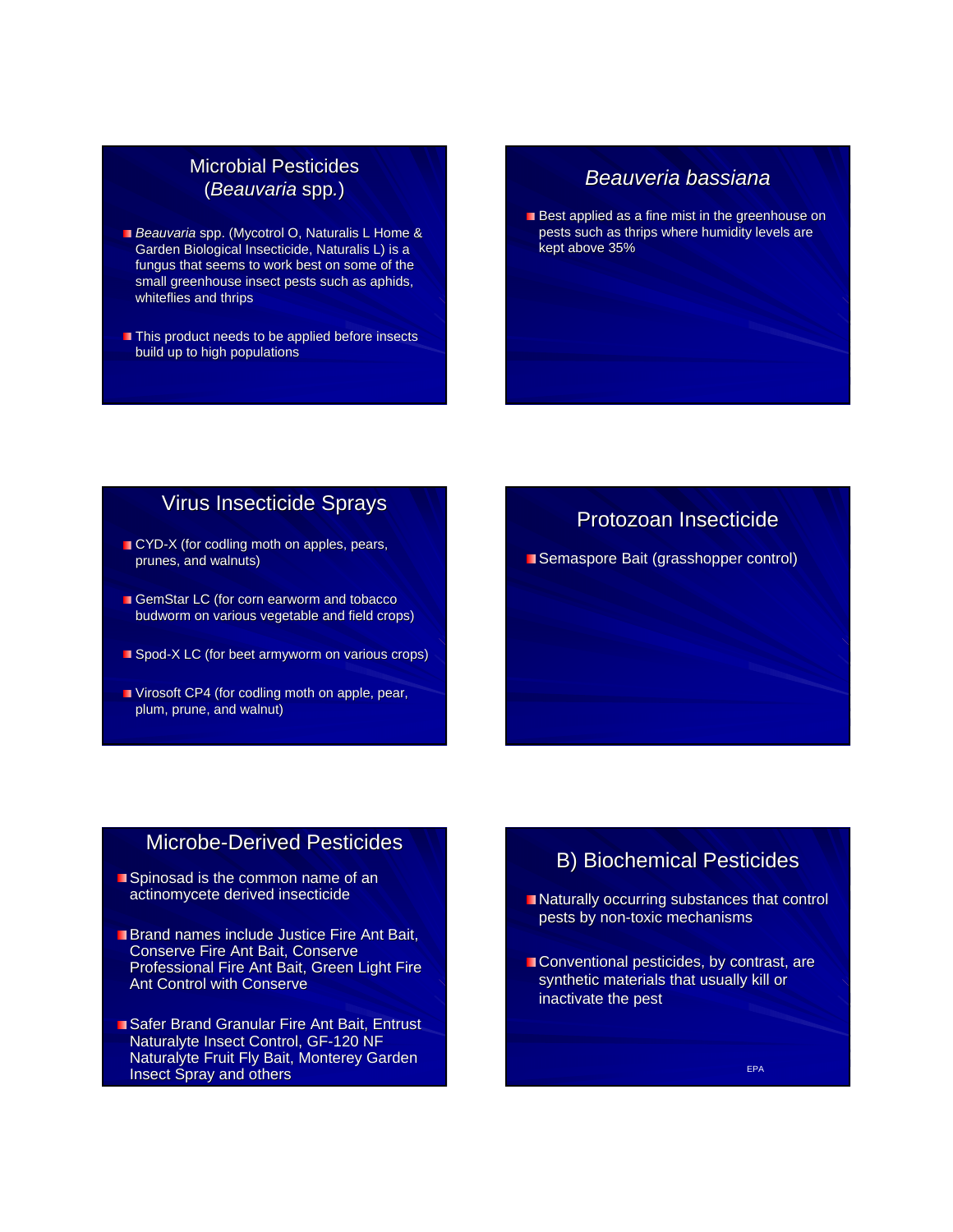## **Biochemical Pesticides**

- $\blacksquare$  Include substances that interfere with growth or mating
- $\blacksquare$  Insect pheromones are used to attract pests for monitoring, mass trapping and for mating disruption

EPA

# **Types of Monitoring** (Pheromone Traps) (Pheromone Traps)

- Insect trap catches indicate adult pest activity and some economic thresholds (when to treat) are based on trap catch numbers
- Mating and egg lay by females closely follows so field scouting should be a priority
- **Timing of control options often corresponds to** egg lay or newly hatched pest stages which are often the most susceptible to control

#### Mating Disruption Pheromone **Products**

- Biomite, Isomate-M Rosso, Isomate-C (Plus, TT), Isomate-OFM TT, Isomate-OmLR, IsoMATE-CM/OFM TT
- CheckMate (CM, CM-OFM, SF Dispenser, PTB-XL Dispenser, CM-XL 1000, OLR, OFM-SL+, OFM Dispenser, TPW)
- NoMate CM-O Spiral, PB-Rope L, Red Scale Down

#### Degree Day Concept

- Insect and mite development is dependent on temperature (development does not occur below a certain base temperature which varies by species)
- Degree days or heat units are the accumulation of temperatures each day above the base temperature for a pest
- By monitoring the temperature, degree day accumulations can be used to predict when a new generation of the pest will occur later in the season

# **Light Traps**

Light traps catch adult insects and help determine potential pest pressure and timing of control options

# What is IPM?

- $\blacksquare$  Integrated pest management utilizes all available pest-control techniques in a unified management program that is:
- **Environmentally sound**
- Economically sustainable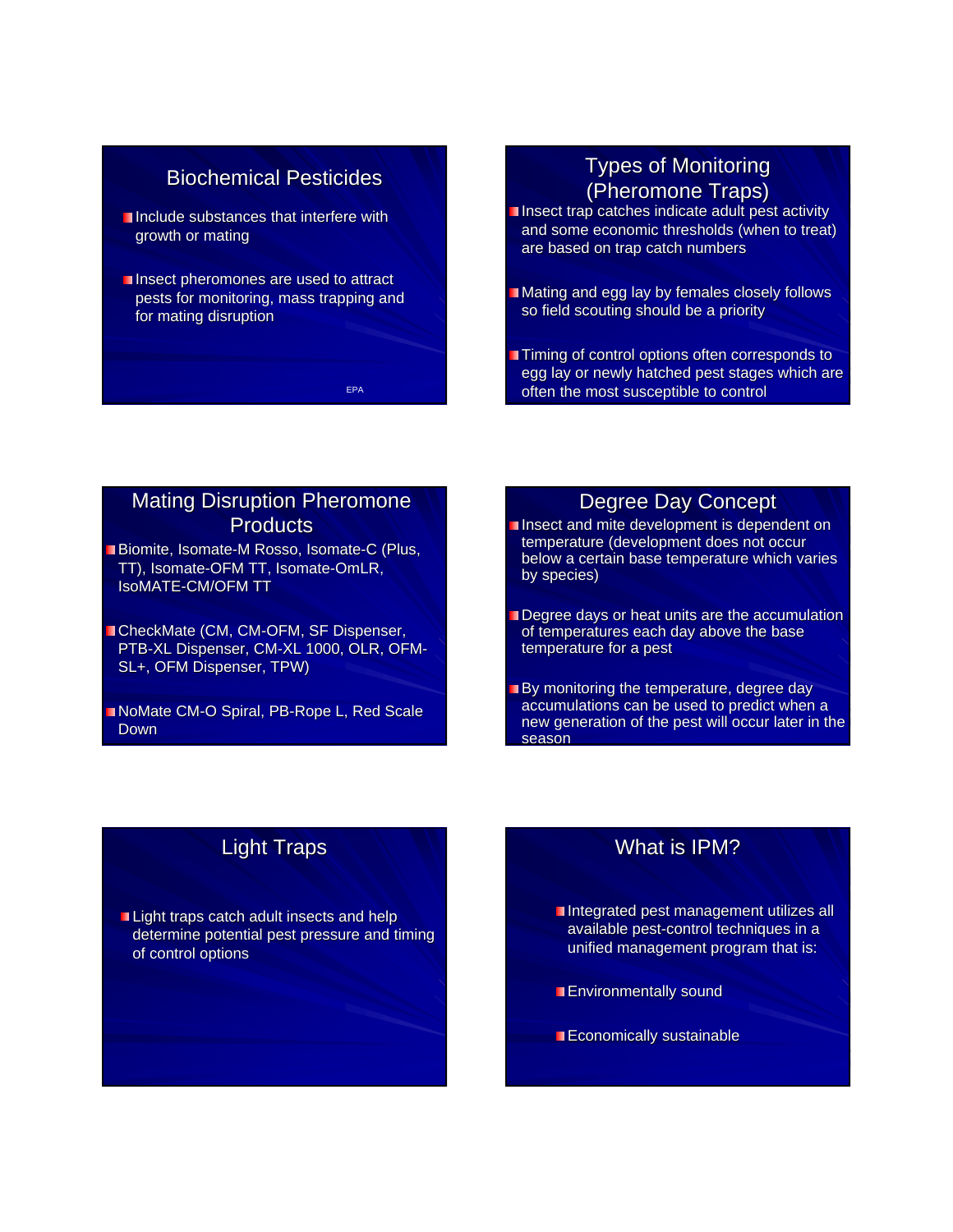#### Steps in the IPM Process

- I Identify the pests
- Define the management unit (field, farm, region) and assess the site
- Develop pest management options
- Set economic thresholds
- Determine a plan to manage plant stress
- Develop monitoring techniques
- Evolve descriptive and predictive models

#### **Identifying Pests**

- Proper identification is critical so utilize digital distance diagnostics and the Soil, Plant and Pest Center when needed
- Learn the biology and the habits of the pest
- Learn what the most susceptible life stages in order to target control options

# Define Management Unit  $\overline{8}$  Assess Site

- $\blacksquare$  For a field or farm have maps with irrigation, drainage, and soil types
- Include assessment of past pest activity
- Determine which fields/crops or areas of those fields are most vulnerable to pest attack
- These areas should be monitored more closely

#### **Pest Management Options**

Pesticides

- Biological control and the conservation of naturally occurring beneficial organisms
- Host plant resistance in crops to pests or disease
- Cultural controls (crop rotation, tillage, planting date, reflective mulch etc.)

# Economic Injury Level (EIL) & Economic Thresholds (ET)

- $\blacksquare$  EIL is the pest density at which injury can no longer be tolerated without experiencing economic damage
- **ET** is the pest density (lower than EIL) at which control measures should be applied to prevent a pest population from reaching the EIL

# **Field Scouting**

- Still considered the backbone of most IPM programs
- **Both pests and beneficial organisms are** sampled to give critical up-to-date information needed for the decision making process for each crop/field
- Most economic thresholds are based on field scouting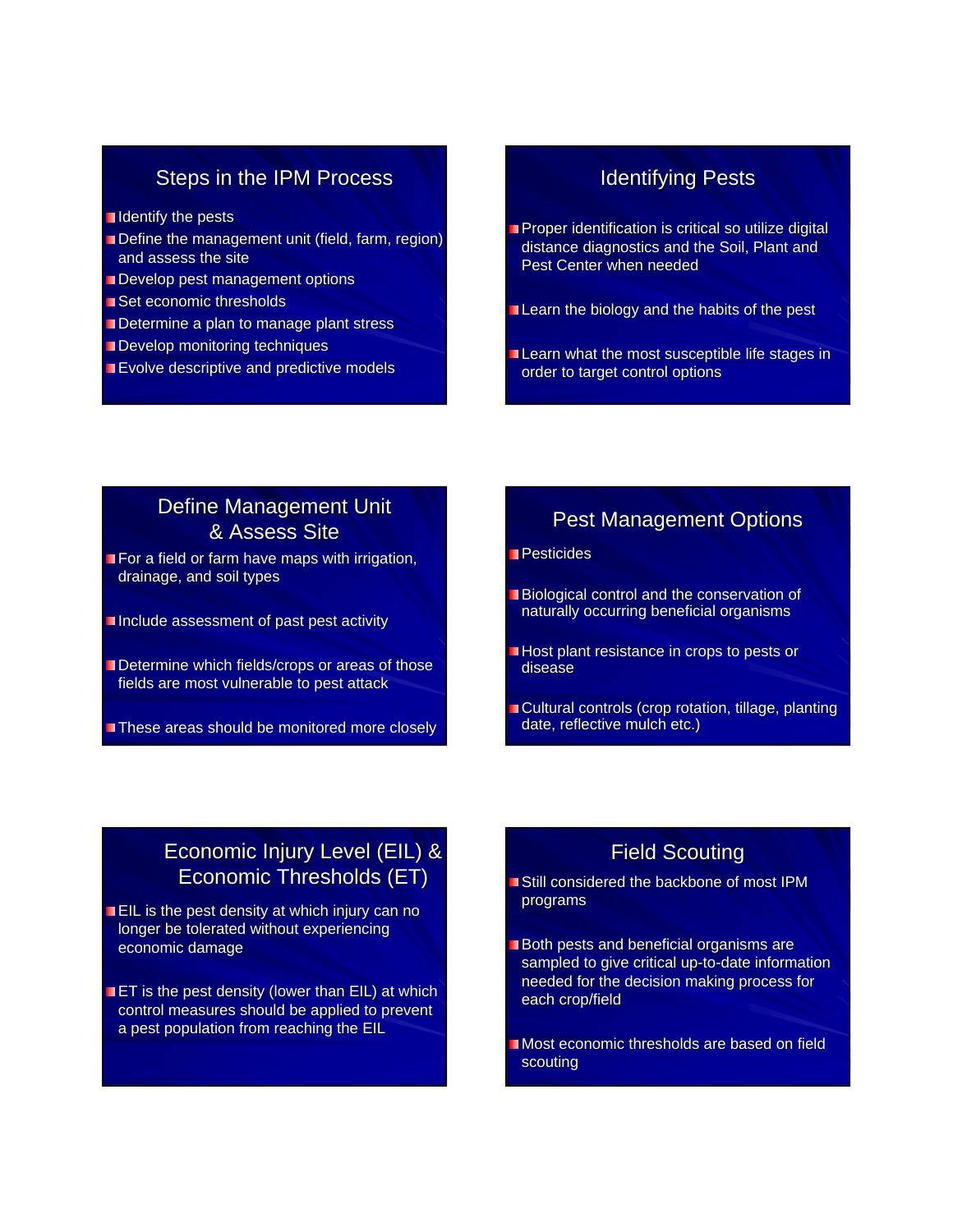# **Managing Plant Stress**

**Maintain ideal growing conditions by** managing fertility, soil moisture levels, compaction, and weeds to allow for optimum productivity

# Kinds of Sampling

- $\blacksquare$  Absolute = density per unit area such as per square meter
- Relative = density per sampling technique such as:
- Per drop cloth (or per row foot)
- **Per sweep (or per 25 sweeps)**
- Per plant (or per 25 or 100 plants)
- **Per trap (such as a pheromone trap)**

#### **Scouting**

- $\Box$  On an outline map of the field, mark it off in grids or stops
- $1-5$  acres = 6 stops
- 6-10 acres = 1 stop per acre (maximum 8 stops)
- $\blacksquare$  Above 10 acres = 1 stop every 2 acres (minimum of 8 stops)

#### **Scouting**

- A sample of 6 feet of row is taken at each stop in the block
- Each 6 foot sample is taken at random within the grid
- Each field should be checked twice per week

# **Tomato Scouting** (The Seedling Stage)

- Walk the field twice per week to look for blank spots and damage
- Where plants are cut off, look under clods for cutworms (can still find on surface at dawn)

#### Tomato Scouting (Transplanting to Fruit Set)

- Check for tomato fruitworm, beet armyworm, yellowstriped armyworm and tomato pinworm that can attack fruit later
- For tomato pinworm, look for their leaf mines
- Check for foliage pests such as cabbage loopers, hornworms, potato aphids, and leafminers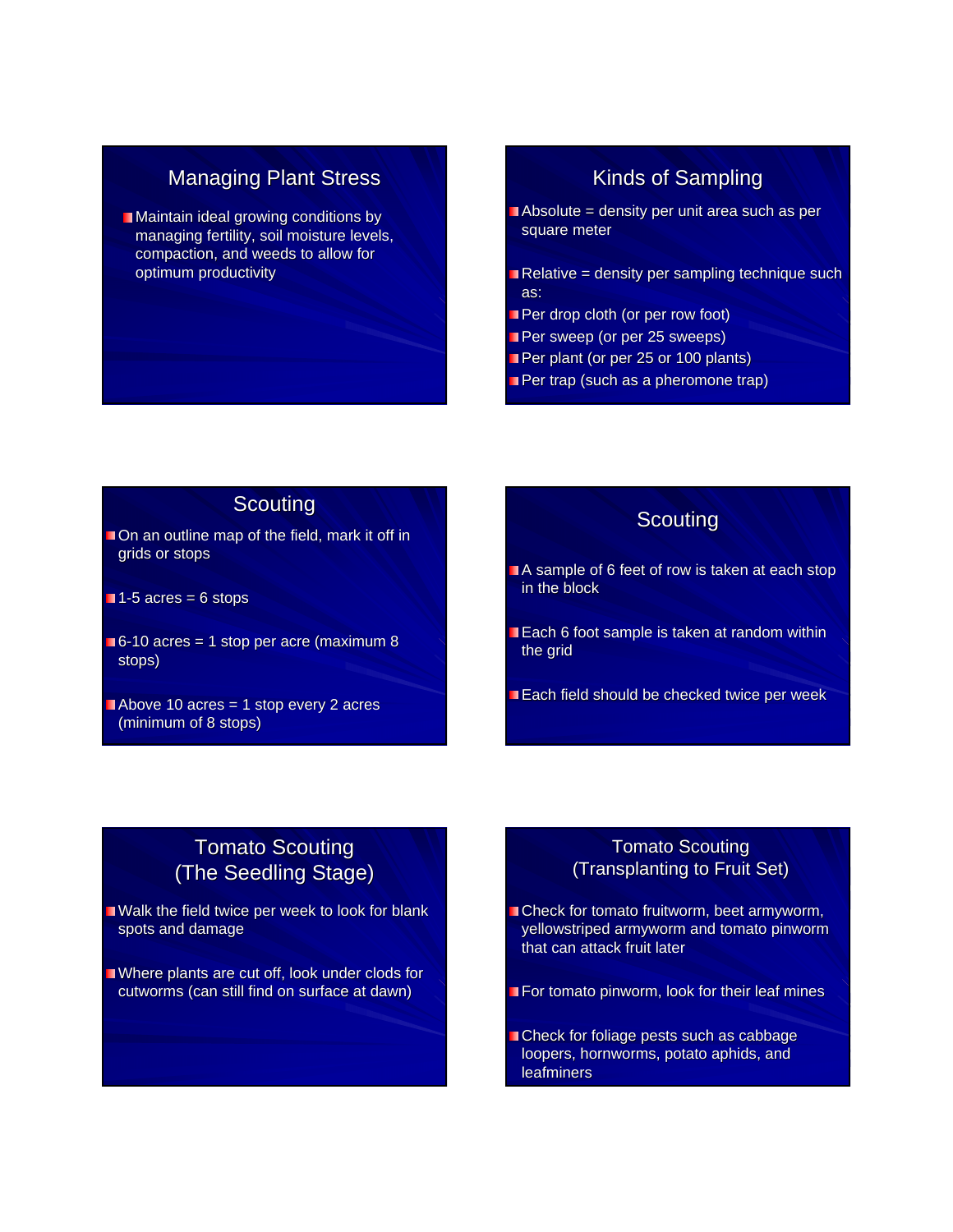



Tomato Pinworm

 $\blacksquare$  Maturing larvae invade stems and fruit





# **Transplanting to Fruit Set**

- Know how to identify caterpillar eggs and use a hand lens (singly laid eggs of cabbage looper and tomato fruitworm and egg masses from beet and yellowstriped armyworms) beet and yellowstriped armyworms)
- Tomato fruitworm eggs are usually on the underside of leaflets close to flowers at the outer edges of plants or frequently on the third leaf back from the growing tip

If eggs are seen, check closely for larvae

# Budworm/Bollworm Eggs